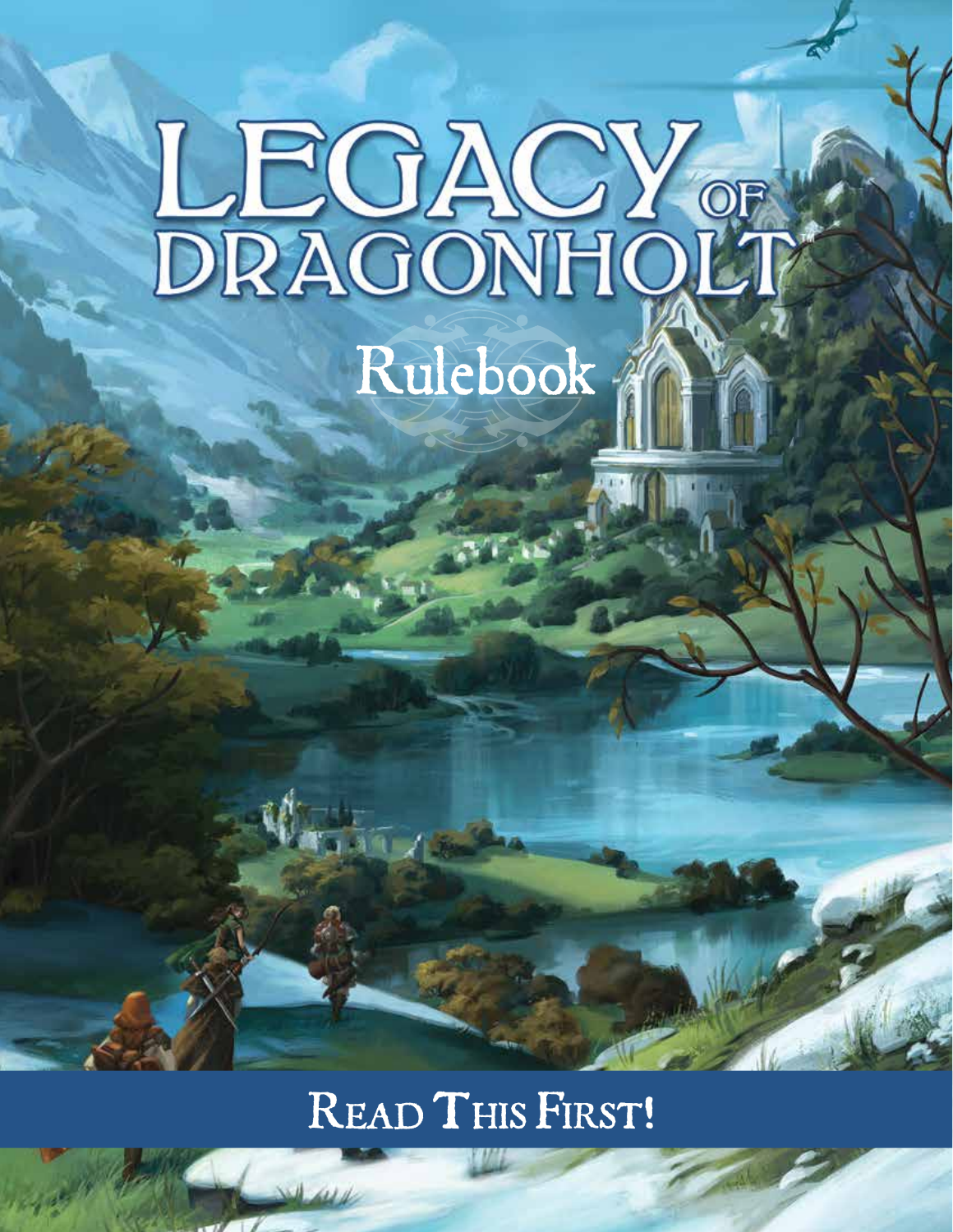#### **INTRODUCTION**

"I don't think Sonia's death was an accident," explains Celyse, warming her hands at the fire. It's late, and an unseasonable chill has set in around the manor. If nothing else, it reflects her mood.

"Foul play?" asks Tymothi. Even with her back turned, Celyse can all but hear the steward's brow arch. "Based on what?"

"Something Sonia told me herself," replies Celyse. She turns and looks over the small office where Tymothi manages the countess's affairs. She crosses the distance to him and shares what she knows in a quiet voice. He listens, asking no questions until she is done.

"Who else have you told?" he asks.

"Just you."

"I see. I shall discuss this with the countess in the morning. For now, I think it best to keep this quiet. Phillip, especially, doesn't need these thoughts gnawing at him with his sister's death so fresh."

"Yes, I think you're right," sighs Celyse as she departs. "Perhaps my fears are groundless," she muses to herself. "In any case, I've already left my letter with the town clerk to be sent with the morning's post."

She returns to her bedroom, jumping at every shadow cast by the statues in the gallery and every sound that could be a muffled footfall. "You're imagining things," she whispers.

The nearest statue tips and falls toward her...

### **GAME OVERVIEW**

Legacy of Dragonholt is a cooperative narrative adventure game in which one to six players take on the role of heroes. This game contains a single campaign, during which you-the heroes-undertake quests by venturing into dark caves and dangerous forests. Along the way, you will encounter vicious monsters and cunning bandits, earn wealth and fame, and possibly foil the plot of an evil overlord.

# **OBJECT OF THE GAME**

Legacy of Dragonholt is a cooperative game. That is, if you are playing with more than one player, all of you are on the same team. However, unlike other games, Legacy of Dragonholt is not about winning or losing. Legacy of Dragonholt is a game about storytelling. As you play, your decisions will weave a narrative tapestry that tells the story of your adventures in the village of Dragonholt.

You take on the role of a hero, a brave adventurer who seeks fame and fortune either by performing acts of good and honor or simply by seeking out monsters to battle or villagers to save.

While playing Legacy of Dragonholt, you will tell a continuous story related to your adventures. When one adventure ends, another can begin. The game comes to an end when you reach the story's natural conclusion. What that conclusion is, however, depends entirely on the decisions you make on your adventures.

Unlike some other games, winning and losing in Legacy of Dragonholt is not black and white. The decisions you make will have far reaching consequences that ultimately affect the outcome of the story. You might fail to find a fabled treasure or to save an innocent victim, but if you enjoy the story, that is a victory.

#### COMPONENTS

This section describes the various components.



This rulebook and the character creation book will assist you with setup and character creation. While playing, you should refer to this rulebook if you have any rules questions. The rules glossary (pages 4-7 of this document) contains all game rules organized alphabetically by topic.

The six quest books and one village book contain all of the stories and adventures you will experience while playing. You should not read from the quest books or village book unless you have been instructed to do so. Likewise, while reading an entry in one of these books, do your best not to read other entries on the same page unless instructed to do so. The last step of setup will instruct you to begin reading from the "To New Roads" quest book.



You will be instructed to read the letter from Celyse during the first adventure. You may refer back to and reread the letter any time that you wish.

Your adventure will take you to Dragonholt, a sleepy farming village. You will receive a map of Dragonholt after you arrive in the village.

Later in your adventures, you might find Sonia's journal. Do not examine this component until you are instructed to do so. It might hold the key to solving a mystery, resolving some issue, or completing a quest.

 $\mathcal{D}$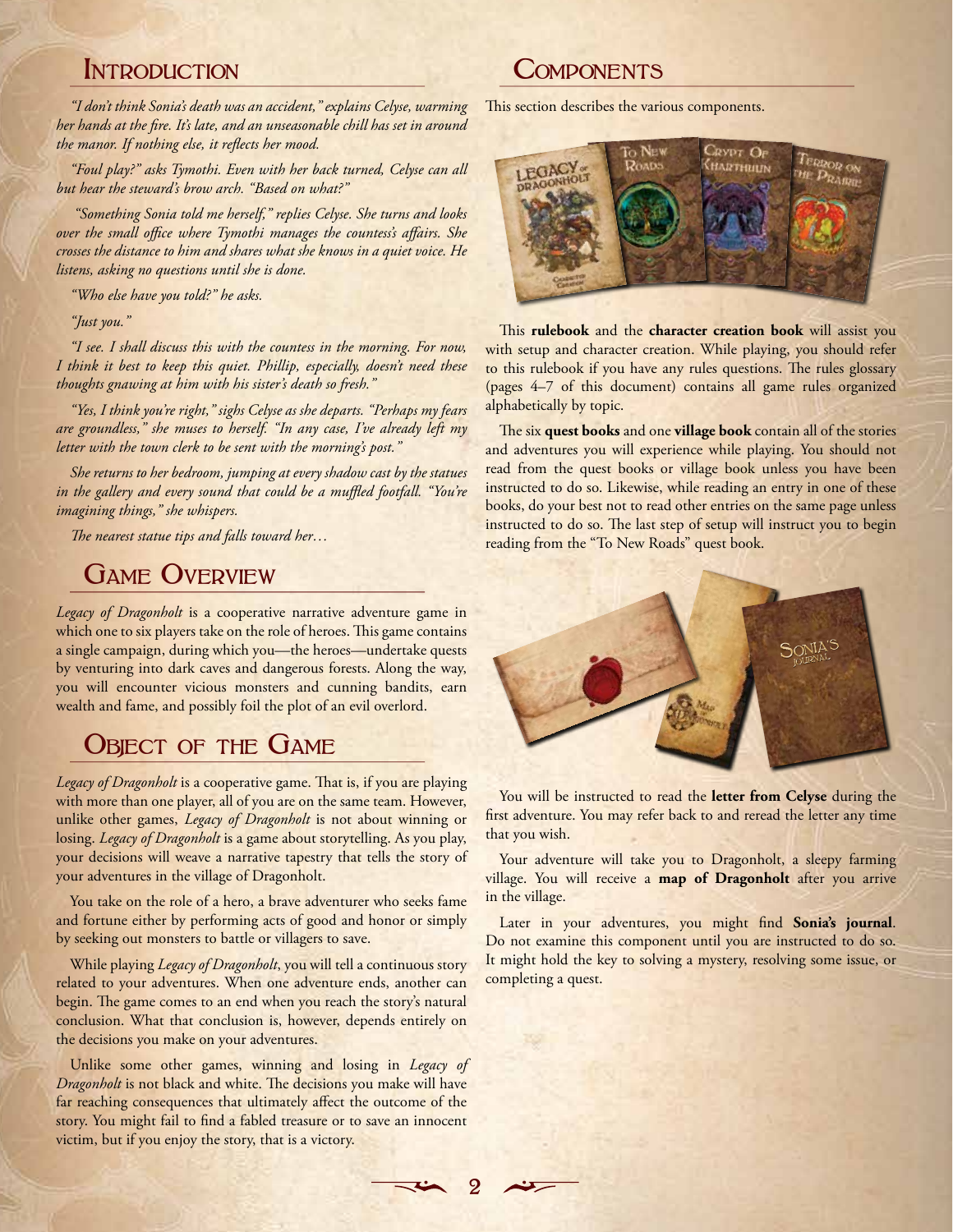

The twenty item cards should be kept in a facedown deck while playing. You will be instructed to gain some of these cards during your adventures. Do not examine the front face of any card until you are instructed to gain that card. The back of each card indicates its unique identifier ("A", "B", "C", etc.).



If playing with multiple players, you will use **activation tokens** to track which players have made decisions.

| LINACY OF DRAGONHOLT<br>Ceascra Serry                                  | $\mathcal{L}_{\text{CG}_{\text{LOC}}\text{O}^{\text{C}}\text{O}^{\text{C}}\text{O}^{\text{D}}_{\text{D} \text{O} \text{O} \text{O}^{\text{C}}\text{O}^{\text{C}}\text{O}^{\text{C}}\text{O}^{\text{C}}\text{O}^{\text{C}}\text{O}^{\text{C}}\text{O}^{\text{C}}\text{O}^{\text{C}}\text{O}^{\text{C}}\text{O}^{\text{C}}\text{O}^{\text{C}}\text{O}^{\text{C}}\text{O}^{\text{C}}\text{O}^{\text{C$ | $\begin{array}{r} \begin{array}{cccccccccc} L_{\text{COACY}} & & D_{\text{COC},\text{O}} \\ \downarrow & & \ddots & & \ddots \\ \downarrow & & & \ddots & & \ddots \\ \end{array} \end{array}$ |  |  |  |  |  |  |
|------------------------------------------------------------------------|-----------------------------------------------------------------------------------------------------------------------------------------------------------------------------------------------------------------------------------------------------------------------------------------------------------------------------------------------------------------------------------------------------|------------------------------------------------------------------------------------------------------------------------------------------------------------------------------------------------|--|--|--|--|--|--|
| Enmanue<br><b>Servers</b><br><b>GRASS</b><br><b>Thursday</b><br>п<br>г | <b>Contract</b><br>-                                                                                                                                                                                                                                                                                                                                                                                |                                                                                                                                                                                                |  |  |  |  |  |  |
| г<br>г<br><b>Supports</b><br>−<br>۳                                    | <b>Tangua</b>                                                                                                                                                                                                                                                                                                                                                                                       |                                                                                                                                                                                                |  |  |  |  |  |  |
| г<br><b>PERSONAL AMERICA</b><br>Personal Discourses                    | <b>Street, Square, &amp; County</b><br><b>MILL Floor</b>                                                                                                                                                                                                                                                                                                                                            | <b><i>CONSTRUCTION</i></b>                                                                                                                                                                     |  |  |  |  |  |  |
| <b>Ballyman Mar</b>                                                    |                                                                                                                                                                                                                                                                                                                                                                                                     |                                                                                                                                                                                                |  |  |  |  |  |  |
|                                                                        |                                                                                                                                                                                                                                                                                                                                                                                                     |                                                                                                                                                                                                |  |  |  |  |  |  |
| American Association                                                   | <u> Andrews Indonesia</u>                                                                                                                                                                                                                                                                                                                                                                           |                                                                                                                                                                                                |  |  |  |  |  |  |
|                                                                        |                                                                                                                                                                                                                                                                                                                                                                                                     |                                                                                                                                                                                                |  |  |  |  |  |  |

The six blank character sheets can be used to record information about your character during character creation.

#### Character & Tracking Sheets

The back of each book (including this rulebook and the character creation book) features a tracking sheet you will need to play. You can either make a copy of the back cover of each book, or you can find a printable version on our website.

www.FantasyFlightGames.com

#### SETUP

To begin a new game, perform the following steps in order:

# 1. CREATE YOUR HERO(ES)

The first step is to create your hero—an avatar that represents you in the story. The character creation book gives the full rules for creating a hero. That book also includes an example of creating a hero from beginning to end. Read through the character creation book and follow the steps for creating a hero.

If playing with two or more players, each player takes one activation token. Activation tokens are used to track which heroes have acted during your adventures.

#### 2. PREPARE THE STORY TRACKING SHEET

On the story tracking sheet (located on the back cover of this document), record the following information:

You begin the game with 100 gold. Gold can be used to purchase items and pay for training during your adventures. If you are playing with multiple heroes, gold is shared among all heroes.

You begin the game with two fame. Your fame increases as you become more well known or your efforts are acknowledged by the nobility or townsfolk. Like gold, fame is shared by all heroes.

Leave all story points unmarked. Story points will be marked during your adventures to track the decisions you've made.

#### 3. BEGIN THE FIRST QUEST

During your adventures, you will be instructed to read specific entries in a quest book. When instructed to read an entry, you might wish to record the entry number on the tracking sheet for that quest. You may reread any entry that you have previously read at any time.

To complete setup and begin the first quest, find the "To New Roads" quest book and read entry 1000.

#### RULES SIDEBARS IN "TO NEW ROADS"

In the "To New Roads" quest book, you will notice a number of rules sidebars. These rules sidebars are written to teach new players how to play Legacy of Dragonholt. You do not need to read the remainder of this rulebook to play. The rules sidebars in the first quest will teach you the rules as they become relevant.

The remainder of this rulebook contains the rules glossary. If questions arise that are not answered by the rules sidebars in the 'To New Roads" quest book, refer to the rules glossary to find the complete rules.

 $\mathfrak{F}$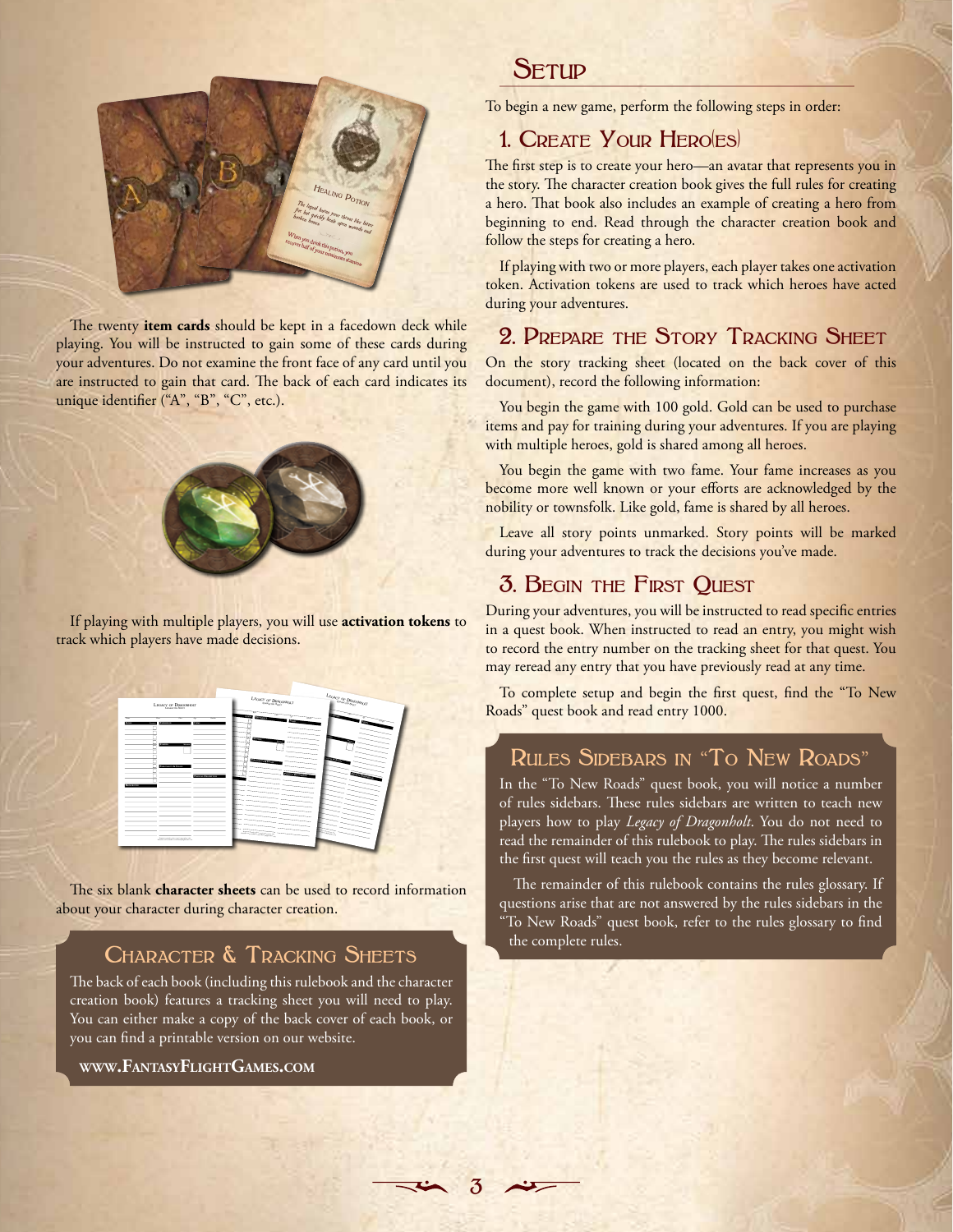# RULES GLOSSARY

This rules glossary describes all rules and terminology for *Legacy of Dragonholt* in detail and lists them in alphabetical order by topic. Each entry describes the basic rules for the topic frst, followed by any complexities or exceptions that pertain to the topic.

#### USING THIS RULES GLOSSARY

The purpose of this rules glossary is not to teach the game. The rules sidebars in the "To New Roads" quest book are written to teach new players how to play *Legacy of Dragonholt* during that quest.

This rules glossary is intended to be used as a reference when questions arise during the game. This rules glossary is the defnitive source of rules information. If something in this glossary contradicts a rules sidebar in the "To New Roads" quest book or the character creation book, this glossary takes precedence.

# **ACTIVATION TOKENS**

Activation tokens are used to track which players have made decisions. Activation tokens are used only if playing with two or more players. In such a case, each player has an activation token.

- $\gg$  When you make a decision, exhaust your token (turning it facedown). You cannot make another decision until your activation token is refreshed.
- $\triangleright$  When all players have exhausted their activation tokens, all players refresh their activation tokens (turning them faceup).

# Active Player

The active player is whichever player made a decision most recently.

The word "you" in an effect (text preceded by an arrow) refers to you, the active player. The words "you each" refer to each hero individually.

# CONDITIONAL EFFECTS

Some efects occur only if specifed conditions are met. Conditional statements (represented by italic text and beginning with "if") state the specific conditions required for the effects to occur.

- $\triangleright$  If multiple conditional statements are given and the requirements for multiple conditions are met, only the effects of the first conditional statement will occur.
- $\gg$  An "otherwise" statement will indicate what effects occur if none of the previous conditional requirements are met.
- Conditional effects are not decisions. They do not require you to make a decision nor do they cause your activation token to be exhausted.

#### Days

The encounters in the "Dragonholt Village" book take place over multiple days as tracked on the tracking sheet on the back cover of that book.

At the end of each day, an effect on the tracking sheet will instruct you to read a specifc entry that bridges the gap between the day that just ended and the next day in the story.

 $\geq$  You cannot gain the benefits of an entry more than once per day.

# **DECISIONS**

During your adventures, you will decide how you react to situations and how you act in general. Options (seen in the example below) are easy to identify by their white text on dark-red background. When you reach a decision point—a set of two or more options—you will read each of the available options and choose the one you prefer.

#### EXAMPLE DECISION POINT

The tea house is a small but elegant building. It doesn't appear to be open at the moment. Actually, you're not sure you've ever seen anyone enter or leave the shop. Despite that, the street decorations in front of the store are always well maintained.

#### **Knock on the door.**

*Read entry 2979.*

#### **Break down the door.**

- *Mark story point N5.*
- *Read entry 7363.*

#### **Pick the lock and sneak inside.** *Requires thievery (skill).*

- *Read entry 7267.*
- $\rightarrow$  When you choose an option, you resolve each effect found below that option. Each effect is preceded by an arrow.
	- In the above example, if you choose the "Knock on the door" option, you are instructed to read entry 2979. However, if you choose the "Break down the door" option, you are instructed to mark story point N5 and then read entry 7363.
- $\gg$  Some options require you to have a specific skill or some other condition to be true. You cannot choose an option if its requirements are not met.
	- In the above example, the "Pick the lock and sneak inside." option cannot be chosen unless you have the thievery skill.

See "Multiple Players" on page 6 for rules regarding making decisions with two or more players.

 $47$ 

 $=$   $\frac{1}{2}$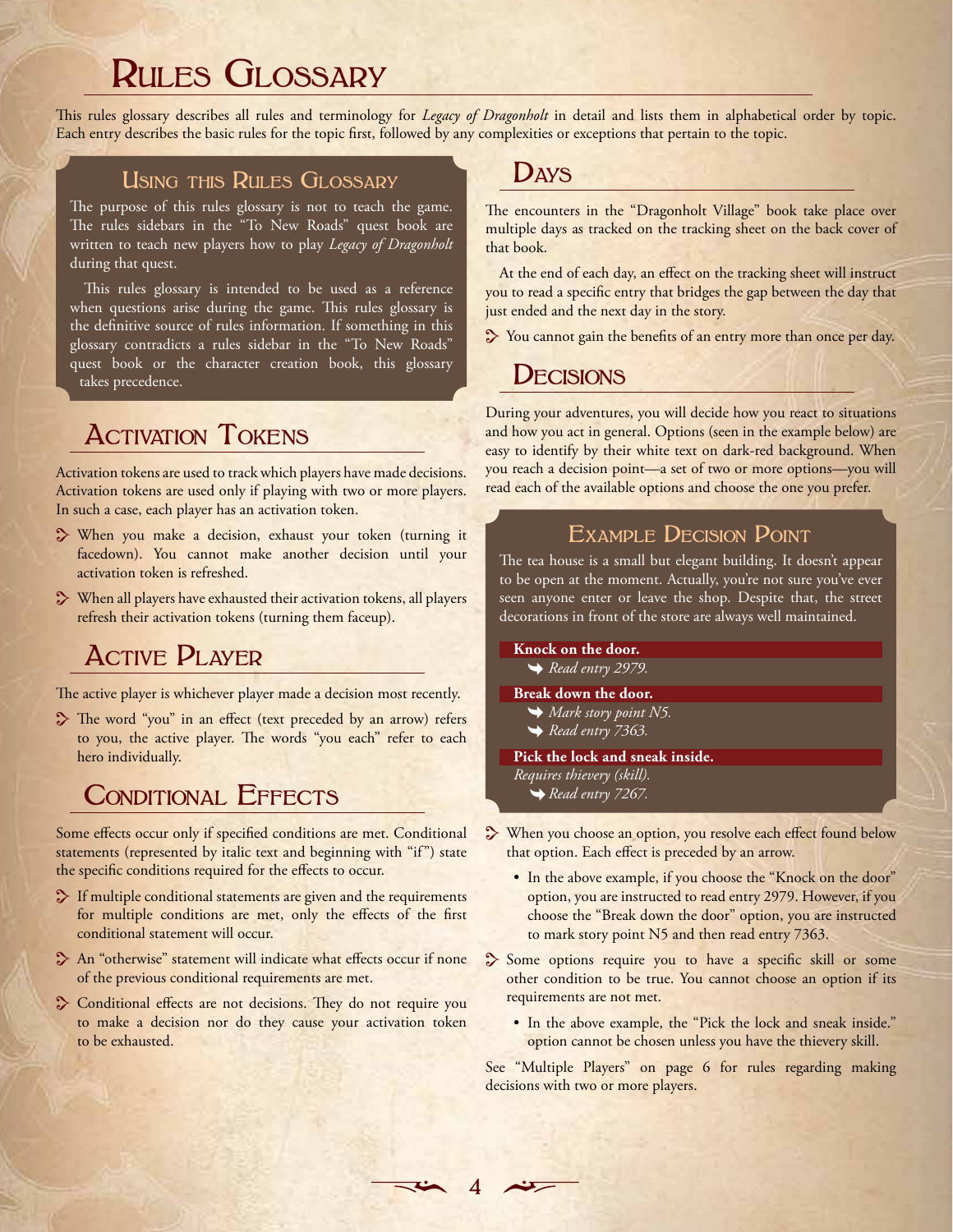#### EFFECT

An effect is a passage of the story that is recorded on a tracking sheet or character sheet. Each effect is represented by a passage of italic text preceded by an arrow.

 $\triangleright$  The word "you" in an effect refers to you, the active player. The words "you each" refer to each hero individually.

#### **ENCOUNTER**

The "Dragonholt Village" book is divided into a number of encounters. Each encounter is a short collection of related entries. Once you begin an encounter, continue reading as normal until the encounter is complete.

#### ENTRY

An entry is a short passage of narrative text usually relating to a single event or decision.

- $\geq$  Each entry has a unique, four-digit entry number.
- $\geq$  Each entry contains one or more effects (represented by italic text preceded by an arrow). At least one effect in each entry instructs you to read another entry and/or completes the current quest or encounter.
	- Some such effects occur only if specified conditions are met. Conditional statements (represented by italic text and beginning with "if") state the specifc conditions required for the effects to occur.
	- An "otherwise" statement will indicate what effects occur if none of the previous conditional requirements are met.
- ^ Some entries include a decision point—a collection of options (represented by white text on a dark-red background) and their efects.

### **EXPERIENCE**

At the end of a quest or after a particularly harrowing event, an efect might cause you to gain one or more experience. Experience is an abstract measure of what you have learned during your adventures.

- $\Diamond$  When you gain experience, record the amount of experience you have accrued on your character sheet.
- $\geq$  On the "Dragonholt Village" tracking sheet, there are several efects that allow you to spend experience to learn new skills as long as enough progress has been made in related training.

# fame

As you complete your adventures, you will accrue fame. Fame is an abstract measure of how well known you are to the public and how they feel about you as heroes. A high fame indicates that you are well known and well liked by the community.

- $\triangleright$  Fame is recorded on the story tracking sheet.
- $\triangleright$  Fame is shared by all players.

#### Gold

During your adventures, you will accrue gold. Gold can be used to purchase items and pay for training.

- $\geq$  Gold is recorded on the story tracking sheet.
- $\geq$  Gold is shared by all players.

# **HEROISM**

Heroism is a specific type of progress that represents your heroic efforts within Dragonholt and the surrounding area. Heroism is recorded on the "Dragonholt Village" tracking sheet.

 $\sum$  As you reach certain thresholds of heroism, you will be rewarded with experience, fame, and an increase to your maximum stamina as described on the "Dragonholt Village" tracking sheet.

# **ITEMS**

Some effects cause you to gain items. Items are cards and are kept in a facedown deck.

- $\Diamond$  When an effect instructs you to gain an item, record the item's name on your character sheet, then fnd the specifed item card. Keep the card faceup with your character sheet.
	- While searching the deck for a card, look at only the backs of the cards to fnd the unique identifer of the specifed card.
- $\geq$  You may give any number of your items to another hero at any time. However, you may do so only if your activation token is not exhausted. Doing so does not exhaust your activation token.
- $\sum$  You can gain more than one of certain items (such as potions). However, there is only one copy of each item card, which should be shared as a reference among all players.
- $\gg$  When you lose an item, remove that item from your character sheet. If no other hero has more of that item, also return the item card to the deck.

#### **LOCATION**

5

ترتعهم

A location is just that—a physical location in the village of Dragonholt.

- $\triangleright$  Each location has a four-digit number that corresponds to an entry in the "Dragonholt Village" book.
- $\sum$  After reading each encounter in the "Dragonholt Village" book, use the map of Dragonholt to choose a new location to visit.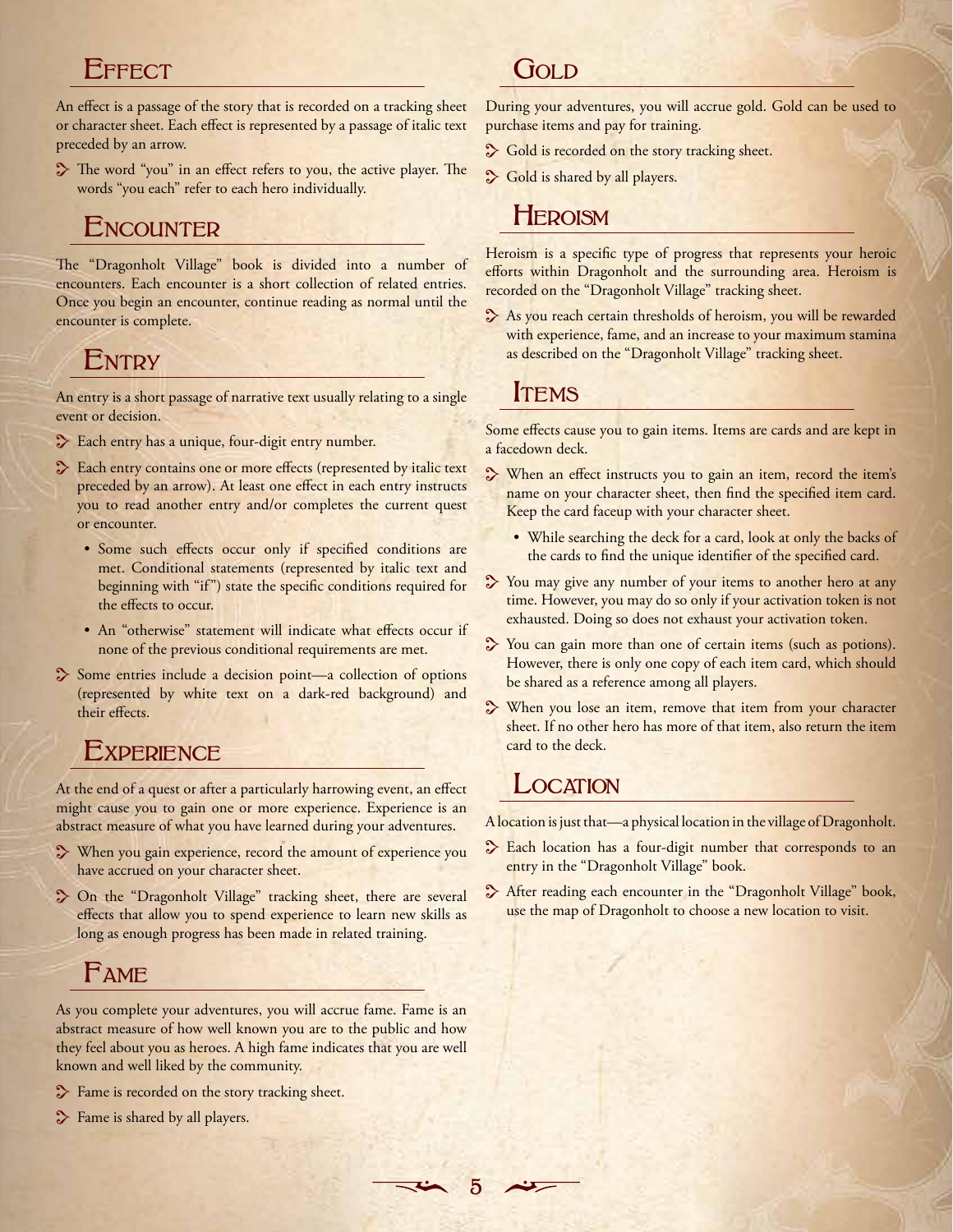# MAP OF DRAGONHOLT

After reading each encounter in the "Dragonholt Village" book, use the map of Dragonholt to choose a new location to visit.

- $\geq$  Each location has a four-digit number that corresponds to an entry in the "Dragonholt Village" book. When you choose a location, read the corresponding entry.
- $\triangleright$  You cannot choose a location if you are currently reading another quest or encounter.

See "Multiple Players" below for rules regarding choosing a location to visit with two or more players.

# MULTIPLE PLAYERS

If you are playing alone (one player), you will make all decisions. However, if you are playing with two or more players, you will each take turns making decisions. The following rules apply only if playing with two or more players.

- $\geq$  Each player has an activation token.
- $\triangleright$  When you reach a decision point, one of the players will make that decision. Determine who will make each decision as a group.
- $\rightarrow$  When you make a decision, exhaust your activation token (turning it facedown). You cannot make another decision until your activation token is refreshed.
- $\triangleright$  When all players have exhausted their activation tokens, all players refresh their activation tokens (turning them faceup).
- $\gg$  When you make a decision, you become the active player. You remain the active player until another player makes a decision.
	- The word "you" in an effect refers to you, the active player. The words "you each" refer to each hero individually.

#### DRAGONHOLT VILLAGE

The rules above apply while reading from any of the quest books. These rules also apply while reading the "Dragonholt Village" book, except as stated below:

- $\geq$  You each take turns choosing a location to visit. Determine who will choose a location as a group.
- $\gg$  When you choose a location, exhaust your activation token (turning it facedown). You cannot choose another location until your activation token is refreshed.
- $\gg$  When you choose a location, you become the active player, and you remain the active player until the corresponding encounter is complete.
- $\geq$  All decisions made during an encounter should be made as a group. You do not exhaust your activation token when you make a decision, and requirements on options can be fulflled by any of you.
	- As the active player, you have the final say on those decisions.

# POTIONS

You may drink a potion at any time. When you drink a potion, you receive the benefts listed on the potion item card.

- $\sum$  If playing with two or more heroes, you can drink a potion only if your activation token is not exhausted. Drinking a potion does not exhaust your activation token.
- $\geq$  You must have at least one potion of a type recorded on your character sheet to drink a potion of that type.
- $\Diamond$  When you drink a potion, reduce by one the number of that potion you have recorded on your character sheet.

#### **PROGRESS**

Each unit of progress represents an abstract recording of the strides you have made in various endeavors. It allows you to slowly work toward larger goals. Progress is recorded on the "Dragonholt Village" tracking sheet or on the tracking sheet for the current quest.

- $\Diamond$  When you are instructed to mark one or more progress, locate the type of progress on the tracking sheet for the current quest, then mark that many boxes of progress.
- $\triangleright$  Progress is referenced throughout your adventures.

#### **SKILLS**

Skills represent your inherent talents and the training you have received. Each skill corresponds to some talent or set of tasks. Having a particular skill means that you have a certain level of training or expertise with that task.

 $\sum$  Your skills provide you with additional options when making decisions and improve your chances of success while attempting to perform a task related to your skills.

#### DISABLED SKILLS

When your current stamina is reduced to zero, choose one of your skills. The chosen skill is disabled, then you recover one stamina.

- $\rightarrow$  While a skill is disabled, you are treated as if you do not have that skill.
- $\rightarrow$  When an effect instructs you to recover a skill, choose one of your disabled skills. The chosen skill is no longer disabled.

#### LEARNING NEW SKILLS

As you progress through the campaign, you will gain experience that you can spend to learn new skills.

 $\sum$  On the "Dragonholt Village" tracking sheet, there are several effects that allow you to spend experience to learn new skills as long as enough progress has been made in related training.

 $67$ 

 $=$   $\mathfrak{L}$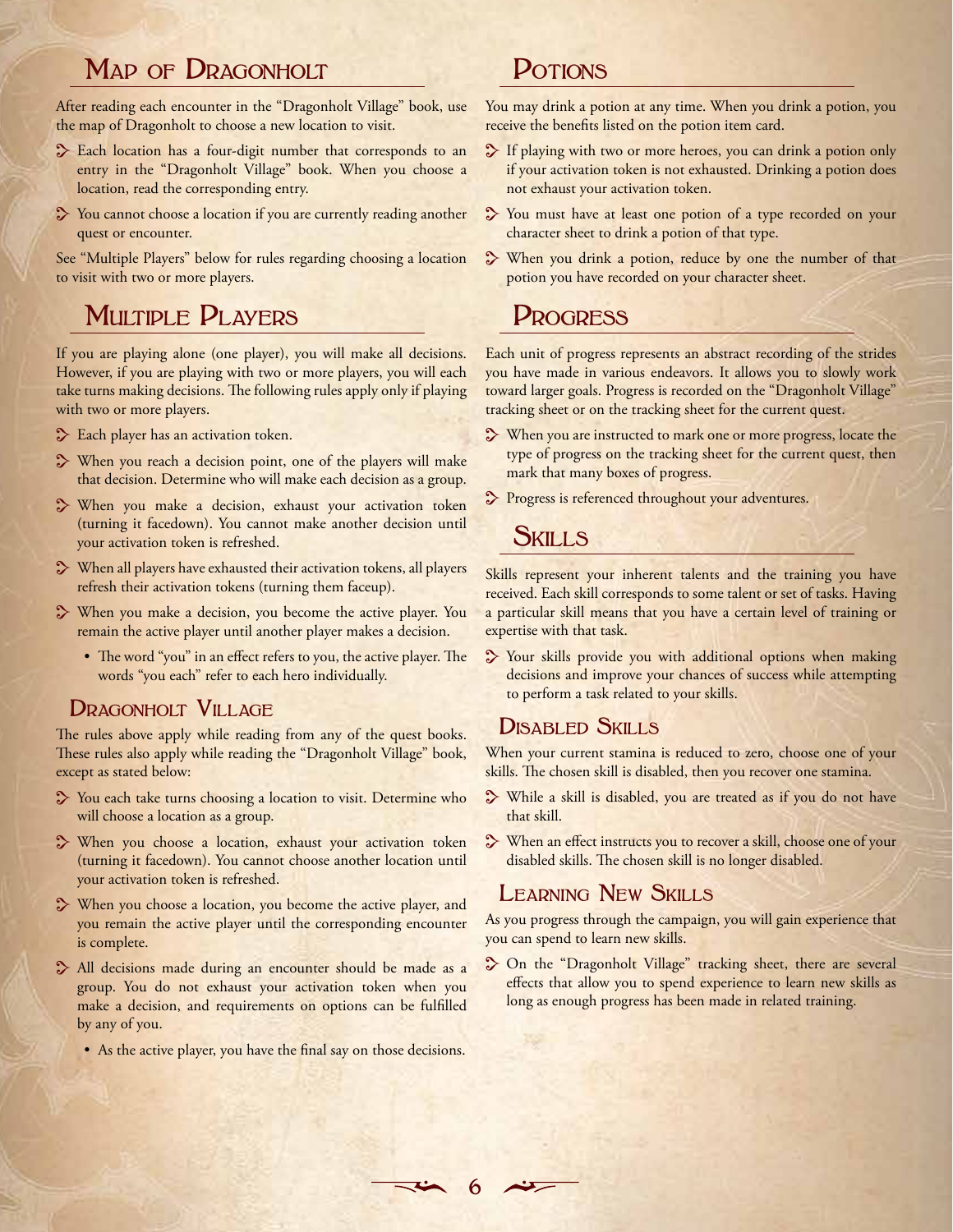#### **STAMINA**

Stamina is a measure of how much you can push yourself or resist strain or damage. Excessive amounts of physical labor, prolonged exposure to harsh conditions, and physical damage sufered in combat all cause you to lose stamina.

- $\triangleright$  Your maximum stamina is determined during character creation.
- $\rightarrow$  Whenever you lose stamina, subtract that amount from your current stamina, recording your current stamina separate from your maximum stamina.
- $\gg$  Whenever you recover stamina, increase your current stamina by the amount specified by the effect that causes you to recover stamina.
- $\triangleright$  Your current stamina cannot exceed your maximum stamina, nor can it fall below zero. If your current stamina would be reduced to below zero, it is reduced to zero instead.

#### FALLING TO ZERO STAMINA

When your current stamina is reduced to zero, choose one of your skills. The chosen skill is disabled, then you recover one stamina.

- $\gg$  While a skill is disabled, you are treated as if you do not have that skill.
- $\Diamond$  When an effect instructs you to recover a skill, choose one of your disabled skills. The chosen skill is no longer disabled.

## **STORY POINTS**

Story points are abstract recordings of the decisions you make throughout your adventures. They allow the story to play out diferently depending on the decisions you've made. Story points are recorded on the story tracking sheet.

- $\Diamond$  When you are instructed to mark one or more story points, locate the story point on the story tracking sheet by referencing its letter and number, then mark that box.
- $\triangleright$  Story points are referenced throughout your adventures.
- $\geq$  Each story point is either marked or not marked. Marking a story point more than once has no additional effect.

#### TIME

Each unit of time represents an abstract amount of time, which could be anything from a few minutes to multiple hours, depending on the current quest. It is used to track how long your actions have taken. Time is recorded on the tracking sheet for the current quest.

- $\geq$  Time is referenced throughout your adventures.
- $\Diamond$  When one or more time passes, mark that many boxes of time on the tracking sheet for the current quest.
- $\triangleright$  Time in the "Dragonholt Village" book is divided into seven days.
	- When an effect causes two or more time to pass, mark time only for the current day. Do not mark time for the next day if all boxes for the current day have been flled.

# **DEDITS**

#### fantasY flIGht Games

**Game Design and Development:** Nikki Valens **Additional Development:** Daniel Lovat Clark with Annie VanderMeer Mitsoda, Greg Spyridis, and Tim Flanders **Proofreading:** David Hansen **Board Game Manager:** Andrew Fischer *Runebound* **Story Review:** Kara Centell-Dunk, Nathan Hajek, and Katrina Ostrander **Graphic Design:** Duane Nichols with Chris Hosch **Graphic Design Manager:** Brian Schomburg **Cover Art:** Anna Christenson **Map Art:** Jared Blando Interior Art: Alex Aparin, Amanda Duarte, David Griffith, Enrique Rivera, Jacob Atienza, Jaime Martinez, Jordan Kerbow, Sandara Tang, Thomas Carlsson, and Timur Shevtsov **Art Direction:** Taylor Ingvarsson **Managing Art Director:** Melissa Shetler **Quality Assurance Coordinator:** Zach Tewalthomas **Senior Project Manager:** John Franz-Wichlacz **Senior Manager of Product Development:** Chris Gerber **Executive Game Designer:** Corey Konieczka **Creative Director:** Andrew Navaro

#### ASMODEE NORTH AMERICA

**Production Management:** Jason Beaudoin and Megan Duehn **Publisher:** Christian T. Petersen

#### PLAYTESTERS

7

Charlie Bates, Dane Beltrami, Ron Beyer, Chasina Beyer, Andrew Beyer, Carl Beyer, Tony Beyer, Kathy Bishop, Joseph Bozarth, Max Brooke, Frank Brooks, Sammy Carroll, David Carroll, Hyan-Yi Choo, Marcia Colby, Lachlan "Raith" Conley, Charles Denison, Francis Desforges, Jordan Dixon, Richard A. Edwards, Jason Etheridge, Robert Evans, Gina Evans, Lilia Fernandes, Martin Flanagan, Roger Fromreide-Nessler, Violet Garitson, Gary Garitson, Rachel Garitson, Molly Glover, Tom Greer, Mick Haigh, Aramis Heininger, Grace Holdinghaus, Alene Horner, Jason Horner, Jonas Horner, Julien Horner, Sasha Horner, Ian "GM Hooly" Houlihan, Tim Huckelbery, Gabriel Hughes, Garrett Hughes, Jed Humphries, Michael Hurrell, Arthur izak-damiecki, Adam James, Andrew Janeba, Betsy Munro Jefrey, Clinton Jefrey, Richard Padre Jones, Mark Jones, Nathan Karpinski, Allan Kennedy, Christa Kennedy, Paul Klecker, Christopher kowall, Matthew Landis, Michael Lawrence, Chase LeMaster, Crislaine Machado, Dan Marshall, Kestrel McCarthy, Michelle McCarthy, Mark McLaughlin, James Meier, Lacey Miller, Erik Miller, Maegan Mohr, Todd Monte, Steve Mumford, Jim Murray, Júlio Nardone, Matthew Newman, Evelynn Oberheitmann, Alex Ortlof, Oscar Picchi, Érica Picchi, Amy Pirkl, Jason Pounsett, Tmara Pounsett, Josh Pratt, Shane Pratt, Team Ramshackle, Francis Rosting, Michael Roth, Marcus Santana, Marlus Silva, Richard Sprayberry, Solomon stein, Martin Solaas Steinsland, Tor Kåre Steinsland, Ashley Stevens-Hoare, Matthew Tyler, Darrell Ulm, Emily Ulm, Aaron Wong

*Read entry 9990 in the "Dragonholt Village" book.*

<sup>© 2017</sup> Fantasy Flight Games. *Legacy of Dragonholt, Oracle System*, and Fantasy Flight Supply are TM of Fantasy<br>Flight Games. Runebound, Fantasy Flight Games, and the FFG logo are \* of Fantasy Flight Games. Fantasy Flight Games, 1995 West County Road B2, Roseville, Minnesota, 55113, USA, 651-639-1905. Actual components<br>may vary from those shown. Made in China. THIS PRODUCT IS NOT A TOY. NOT INTENDED FOR USE BY PERSONS 13 YEARS OF AGE OR YOUNGER.